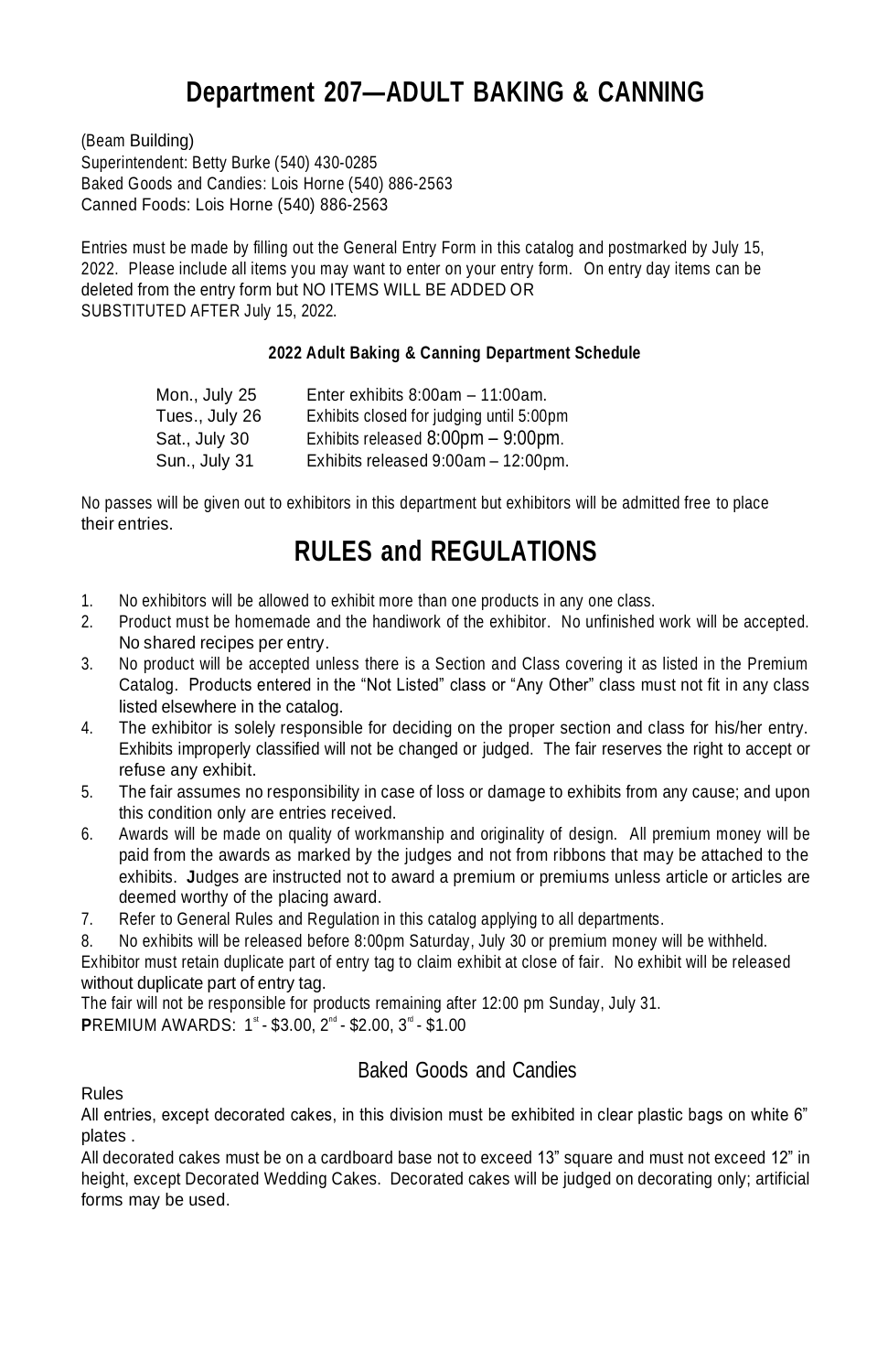### Section A – Breads

Entries shall consist of ½ loaf of bread, 3 rolls, 3 biscuits, 3 muffins, 3 sticks of cornbread, or ½ coffee cake or tea ring.

**Standards** 

Appearance: Looks tender and good, even, golden brown color, good shape.

Texture: Fine, even grain, small, thin cell walls, light for size, crisp crust.

Crumb: Good color, slightly moist, light and elastic, and tender.

Flavor: Good, well-blended flavor, pleasing.

Class 1 – Banana Bread Class 2 – Bread—Corn

- 
- Class 3 Bread-Pumpkin
- Class 4 Bread-Sourdough Class 5 – Bread–White Yeast
- 
- Class 6 Bread-Multigrain, oatmeal, wheat

Class 7 – Any Bread Machine Made

Class 8 – Biscuits, plain, rolled

Class 9 – Biscuits (variation)

- Class 10 –Muffins, plain
- Class 11 –Muffins (variation)
- Class 12 –Rolls, white yeast
- Class 13—Rolls, whole wheat
- Class 14-Rolls, other fancy yeast
- Class 15—Rolls, cinnamon, sticky bun type
- Class 16—Misc. not listed

Section  $B - Cakes$  Entries shall consist of  $\frac{1}{4}$  cake or 3 cupcakes

### **Standards**

Level or slightly rounded and uniform in thickness, light, tender, fine and uniform grain. Slightly moist. Icing – smooth textured, good flavor and appropriate to type cake.

- Class 17 Angel Food (uniced) Class 18 – Applesauce cake Class 19—Carrot cake Class 20—Coffee cake
- Class 21 Layer Cake Chocolate (iced)
- Class 22 Layer Cake—White (iced)
- Class 23 Layer Cake—Yellow (iced)
- Class 24 Spice Cake
- Class 25 Pound cake (plain
- Class 26—Pound (any kind, uniced)
- Class 27—Pumpkin
- Class 28—Red Velvet
- Class 29—Sponge Class 31—Cupcakes

Class 30—Decorated Cake Class 32—Misc. Cakes Not Listed

Section C – Cookies Entries should consist of 3 cookies

**Standards** Shape – uniform size, not over 2" diameter Color – Delicately browned Flavor – Not too intense Texture and Grain – Thin rolled, should be crisp; others, a fine even grain and somewhat moist.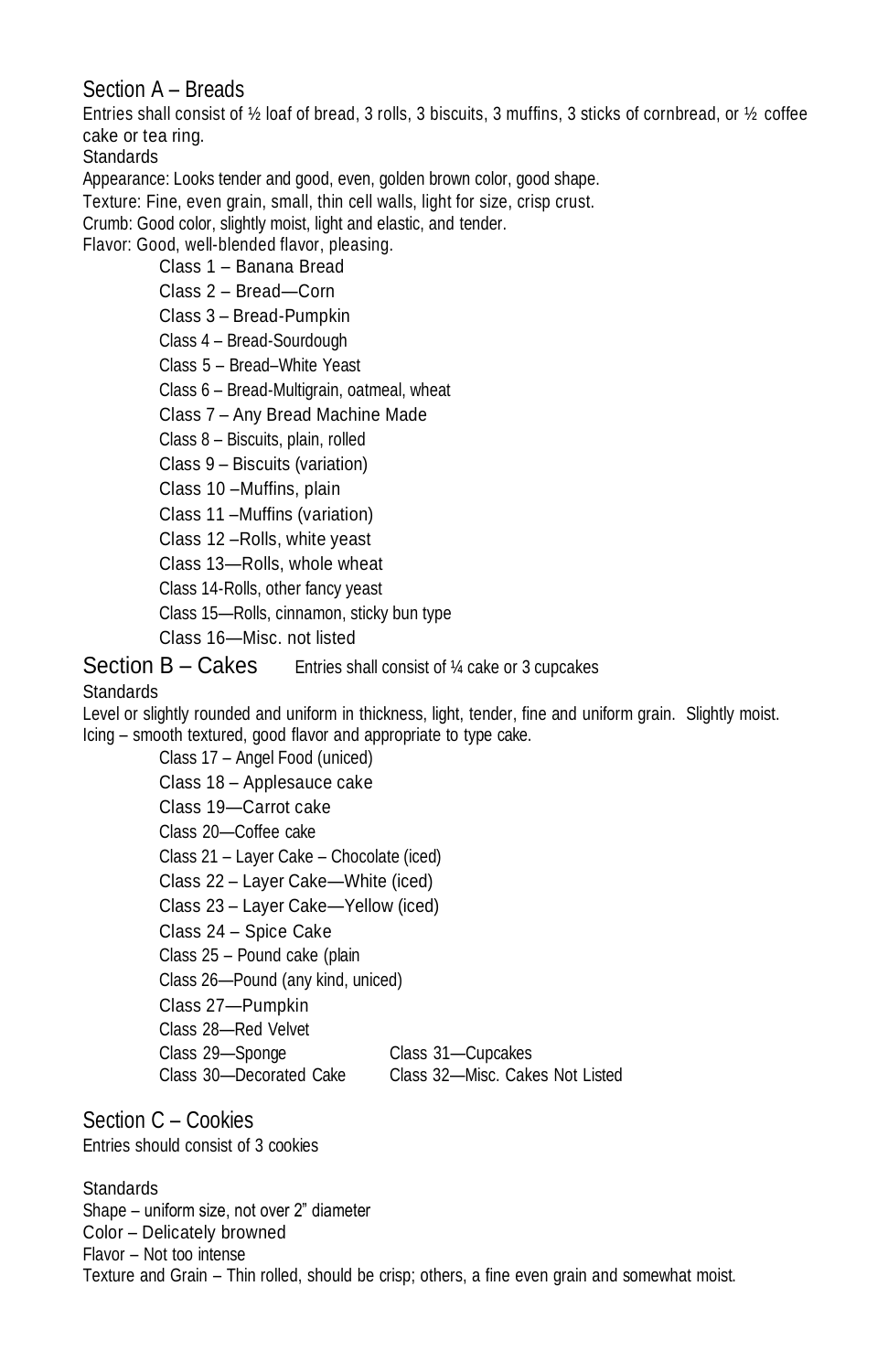| Class 33 - Bar Cookies—not brownies Class 39—Refrigerator cookies (sliced) |                                           |
|----------------------------------------------------------------------------|-------------------------------------------|
| Class 34 - Brownies                                                        | Class 40-Rolled cookies, sugar            |
| Class 35-Blonde Brownies                                                   | Class 41-Pressed cookies                  |
| Class 36-Drop Cookies-chocolate chip                                       | Class 42-Shaped by hand cookies (peanut   |
| Class 37-Drop Cookies-oatmeal                                              | butter, snickerdoodles)                   |
| Class 38-Drop cookies-other not listed                                     | Class 43-Decorated cookies                |
|                                                                            | Class 44-Miscellaneous cookies not listed |

Section D – Pies

Entries shall consist of ¼ pie or whole 5" pie. No meringue or cream pie accepted.

Standards – Pie Shell Appearance: Golden brown color, uniform, attractive edge free from cracks or breaks. Tenderness: Cuts easily and holds shape without crumbling Texture: Flaky, layered crust, crisp, not doughy.

Standards – Filling – Characteristic of its kind Class 45 – Apple Class 51—Mixed Berry Class 46—Blackberry Class 52—Raisin Class 47 Blueberry Class 53—Raspberry Class 48—Cherry Class 54—Rhubarb Class 49—Mincemeat Class 55—Pecan Class 50—Peach Class 56—Miscellaneous not listed

### Section E – Candies

Entries shall consist of 3 pieces

### **Standards**

Smooth Consistency, free of crystals, characteristic flavor of candy type.

Class 57 – Fudge, white Class 62—Hard Candy (any flavor) Class 58—Fudge, chocolate Class 63—Molded chocolate Class 59—Fudge, peanut butter Class 64—Sugar Free Candy Class 60—Dipped or coated candy Class 65—Miscellaneous not listed Class 61—Peanut Brittle

### Section F – Healthy Alternatives

For people who are watching their food intake, people with diabetes, allergies, heart smart, etc. Class 66– Gluten Free, Sugar Free or Heart Smart Cakes (¼ cake or 3 cupcakes) Class 67 – Gluten Free, Sugar Free or Heart Smart cookies (3 any kind, named)

- 
- Class 68 Gluten Free, Sugar Free or Heart Smart Pies (1/4 or whole 5")
- Class 69 Gluten Free, Sugar Free or Heart Smart Candies (3 pieces)

# Canned Foods Rules

- 1. All entries shall be in regulation pint or quart jars, except soft spreads, which shall be in pint or half pint jars. Entries with rusty lids or not in regulation canning jars will not be accepted.
- 2. Jars must be sealed with vacuum caps. No zinc lids or paraffin will be accepted.
- 3. All exhibits must be heat processed following current guidelines in the USDA Compete guide to home canning.

4. Appropriate amount of headspace: Leave ¼" headspace for soft spreads, pickles and relishes; leave ½" headspace for fruits, sauerkraut, and tomatoes; leave 1" headspace for vegetables and meats.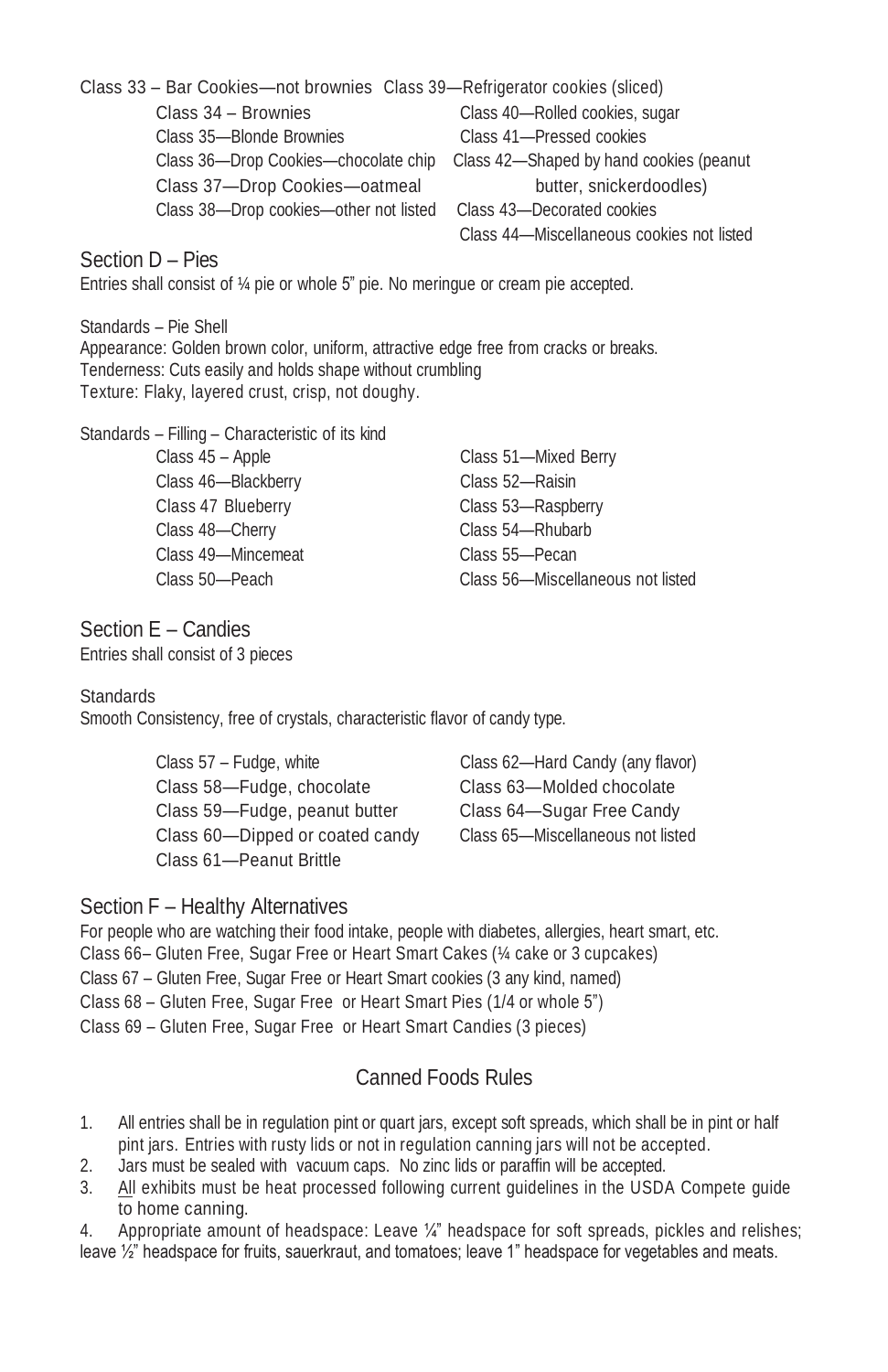- 5. Product canned should be free from defects and blemishes.
- 6. Product should retain its natural color as nearly to that of standard cooked product. Texture should be tender but not overcooked.
- 7. Product pieces should be uniform in size and packed snugly but allow for circulation of liquids. Liquid should cover the product (keeping within headspace guidelines). Liquids should be clear, free from cloudiness.
- 8. Air bubbles should be kept to a minimum. Gas bubbles denote spoilage and are identified by bubbles rising to the surface when the product is stationary. Any entry exhibiting spoilage will be disqualified and must be disposed of properly.
- 9. No artificial coloring will be allowed.
- 10. Any jar may be opened at the discretion of the judges.

### Section G – Vegetables

#### **Standards**

Natural vegetable color; tender; characteristic flavor. Well ripened but not overripe; graded and sorted size.

| Class 8 - Peas                                              |
|-------------------------------------------------------------|
| Class 9 - Sauerkraut                                        |
| Class 10 - Soup Mixture                                     |
| Class 11 - Squash                                           |
| Class 12 - Tomatoes, whole                                  |
| Class 13 - Tomato Juice                                     |
| Class 14 - Vegetable Not Listed<br>Class 15-Spaghetti Sauce |
|                                                             |

Class 16—Group of 3 different vegetables

(must be exhibited in groups of 3 standard pint jars or group of 3 standard quart jars) Section H – Fruits

#### **Standards**

Natural fruit color; syrup or liquid clear; tender, characteristic flavor. Well ripened but not overripe; graded and sorted size.

| Class 17 - Apples                                     | Class 22- Peaches                  |  |
|-------------------------------------------------------|------------------------------------|--|
| Class 18 - Applesauce                                 | Class 23- Pears                    |  |
| Class 19 - Berries                                    | Class 24- Plums                    |  |
| Class 20 - Cherries                                   | Class 25– Group of 3 different     |  |
|                                                       | (must be exhibited in groups of 3) |  |
| standard pint jars or group of 3 standard quart jars) |                                    |  |
| Class 21- Grape Juice                                 | Class 26-Fruit Not Listed          |  |

### Section I – Meat

Class 27– Beef Class 30–Poultry Class 28– Meat Soup Mixture Class 31—Meat Not Listed Class 29– Pork

### Section J– Soft Spreads

#### **Standards**

Pronounced and natural color; clear; no sign of crystallization; natural fruit flavor; tender, holds shape; should not be syrupy.

| Class 32- Cherry Preserves                                 | Class 46-Plum Jelly              |
|------------------------------------------------------------|----------------------------------|
| Class 33 - Peach Preserves                                 | Class 47-Strawberry Jelly        |
| Class 34 - Pear Preserves                                  | Class 48-Misc. not listed Jelly  |
| Class 35 - Strawberry Preserves                            | Class 49-Apple Butter            |
| Class 36 - Tomato Preserves                                | Class 50-Peach Butter            |
| Class 37 - Misc.-Not Listed Preserves Class 51-Pear Butter |                                  |
| Class 38 - Marmalade - any flavor                          | Class 52-Misc. Not listed Butter |